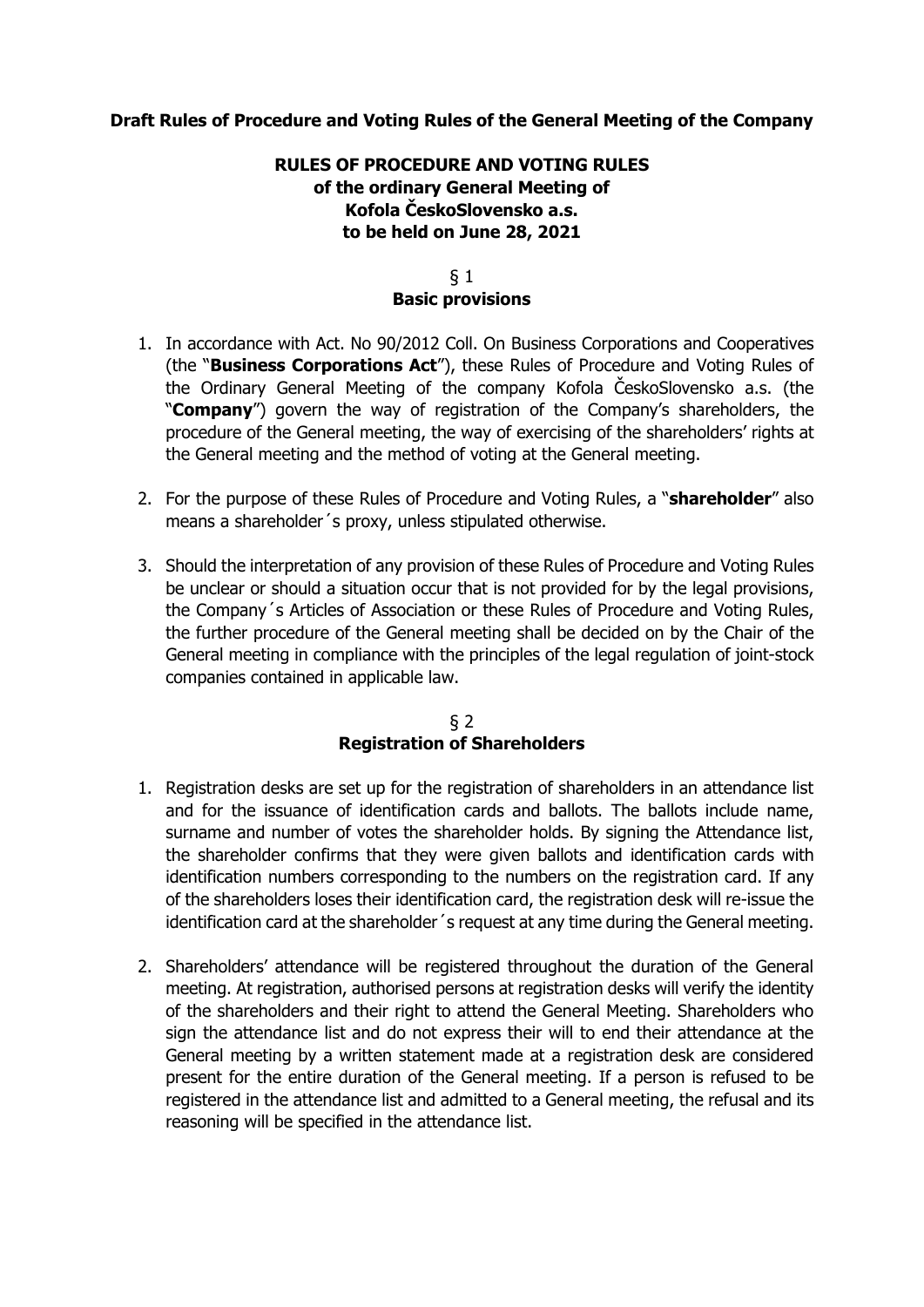3. For shareholders that are legal entities with the registered office in the Czech Republic, the presence and completeness of the data on the beneficial owner of the shareholder in the Register of Beneficial Owners will be verified by upon registration. Should data on the beneficial owner of a shareholder be missing in the Register, the shareholder is not entitled to vote and will not be given a ballot upon registration. Nonetheless, the shareholder will be allowed to participate in the General Meeting and to exercise others of its rights except the right to vote.

## § 3 **Rules of Procedure**

- 1. Until the election of a chair of the General meeting, the General meeting is opened by and chaired by its convenor or a person appointed by him. If the General meeting is convened by the collective body the collective body must appoint (until the election of a chair of the General meeting or if a chair is not elected) one of its members or to decide to charge other person to chair the General meeting. The convenor or a person appointed by him must ensure that the General meeting will elect a chair of the General meeting, a minute taker, and one or more minute verifier(s) and scrutineer(s). The General meeting may decide that the chair of the General meeting and the minute verifier shall be the same person and that the chair of the General meeting shall also scrutinise votes provided that it does not jeopardize the due and proper course of proceedings of the General meeting. After the election of the chair of the General meeting the General meeting is further chaired by its chair.
- 2. At the General meeting, the shareholders are entitled to require and obtain explanations in respect of matters relating to the Company and the parties controlled by the Company provided that such explanation is necessary in order to be able to assess the contents of the matters included in the agenda of the General meeting or to exercise the shareholder´s rights at the General meeting. Every shareholder has a period of five (5) minutes to present their request unless decided otherwise by the chair of the General meeting. Shareholder may request the explanation mentioned in the first sentence in writing. The request must be filed after the publication of the invitation to the General Meeting and before the General Meeting is held. Request of explanation in writing must not exceed size of A4 page format with a font size 12. Every shareholder is entitled to make proposals and counterproposals on matters included in the agenda of the General meeting. Every shareholder making a proposal or counterproposal has a period of five (5) minutes to present their request unless decided otherwise by the chair of the General Meeting. Proposals submitted by the Board of Directors or the Supervisory Board are submitted for vote, then proposal of the Supervisory Board and then the proposals and counterproposals of the shareholders, in the order in which they have been brought forward. Once a certain proposal (counterproposal) has been approved, other proposals or counterproposals are not submitted for vote. Shareholders, members of the Board of Directors, and members of the Supervisory Board may raise an objection against a resolution of the General meeting and request that such objection be recorded in the minutes of the General Meeting. If the recording of the content of the objection is not requested, the minute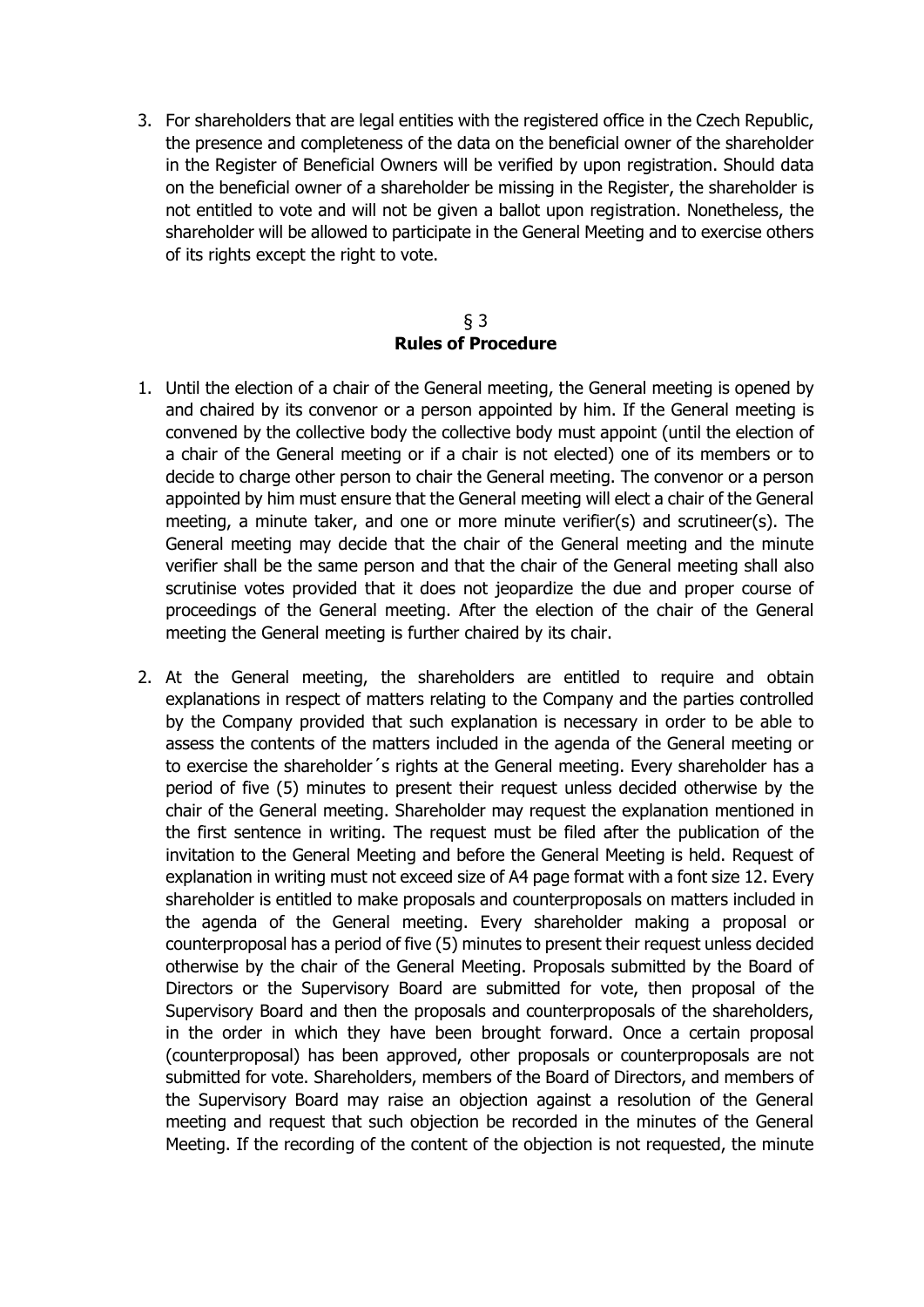taker is not obliged to record the content of the objection in the minutes of the General meeting.

- 3. The explanation may be provided in the form of a summary statement concerning several similar issues. It shall be deemed that shareholders have been provided with an explanation even if the relevant information (the supplementing explanation in respect of individual items on the agenda of the General Meeting) is published on the Company´s website no later than on the day preceding the date of the General Meeting and is available to the shareholders for inspection at the venue of the General Meeting. If the information is provided to the relevant shareholder, any other shareholder may also request such information without having to follow the procedure applicable to the exercise of the right to an explanation described above.
- 4. Shareholders were also entitled to make their proposals and counterproposals concerning the matters included in the agenda of the General meeting before the publication of the invitation to the General Meeting. Proposals delivered to the Company no later than five days before the publication of the invitation to the General Meeting shall be published by the Board of Directors, including an opinion of the Board of Directors, along with the invitation to the General Meeting. Section 362 of the Business Corporations Act shall apply by analogy to the proposals delivered after this time limit.
- 5. At a General Meeting, shareholders may make proposals and counterproposals concerning matters on the agenda of the General Meeting. Proposals and counterproposals delivered to the Company 3 days before the General Meeting at the latest are published by the Board of Directors on the Company's website <https://investor.kofola.cz/en/general-meeting/> without undue delay. If they are delivered 5 days before the General Meeting at the latest, the Board of Directors will publish them along with its opinion. The Board of Directors must provide an opinion on each proposal or counterproposal of a shareholder.
- 6. Matters not included in the agenda of the General meeting may only be discussed at the General Meeting or decided on if all shareholders of the Company agree.
- 7. Shareholders may make their requests for explanation, proposals, counterproposals and objections either in writing on a comment slip or orally at the invitation of the Chair of the General meeting after proving their identity by an identification card. Comment slips must contain the shareholder's identification number (as specified in the identification card) and the shareholder's signature. Shareholders must submit comment slips to the information centre. When submitting a comment slip, the shareholder must prove its identity by its identification card.
- 8. The General meeting's information centre will number the comment slips according to the order in which they are received and will hand them over to the Chair of the General meeting.
- 9. The Chair of the General meeting decides on who to give the floor to. A member of the Board of Directors and a member of the Supervisory Board must be permitted to take the floor whenever they request this. If somebody disturbs the orderly conduct of the General meeting, the Chair of the General meeting may reprimand this person. If such